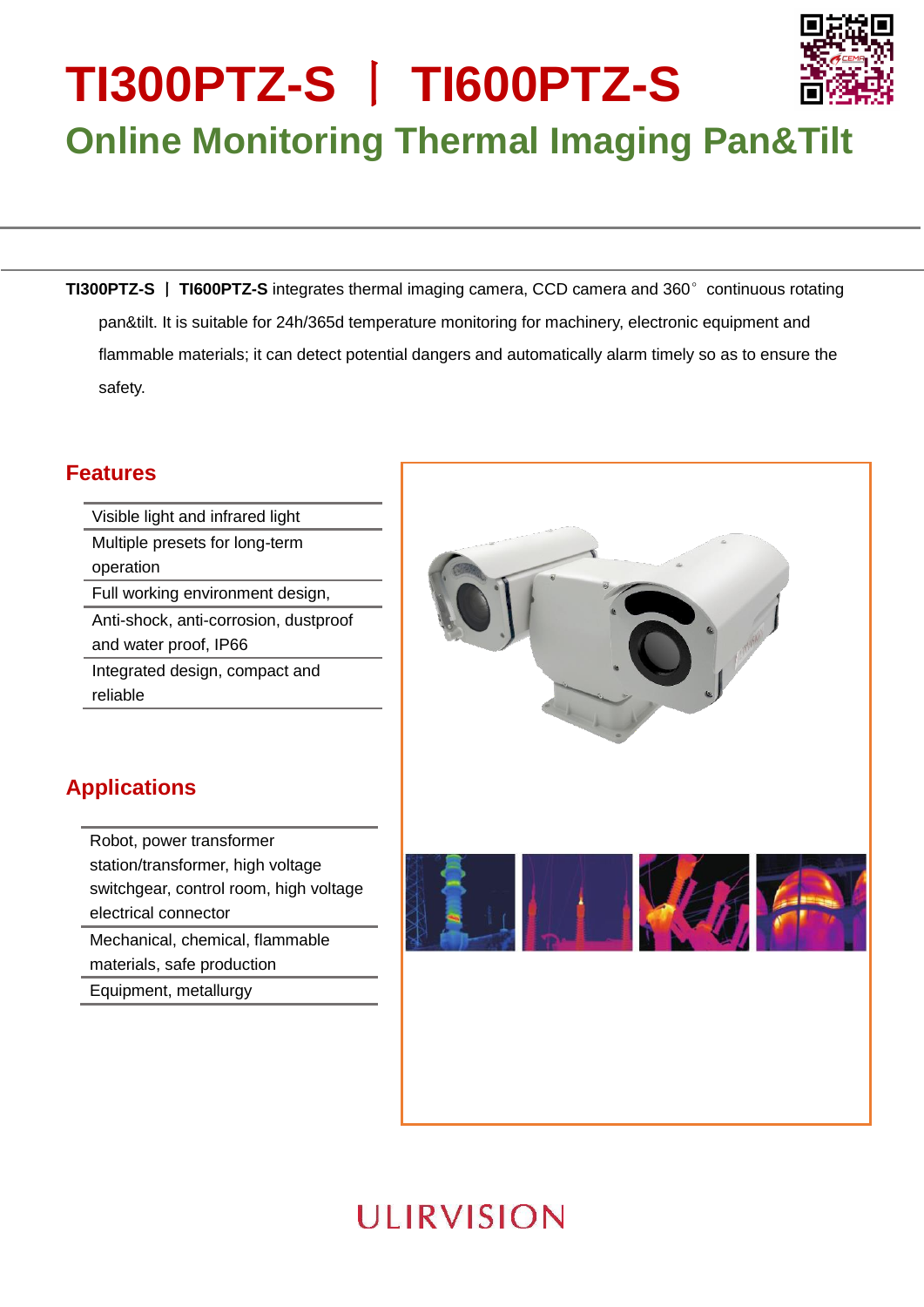**Technical Specifications**

| Item                           | <b>TI300PTZ-S</b>                             |          | <b>TI600PTZ-S</b>      |         |
|--------------------------------|-----------------------------------------------|----------|------------------------|---------|
| <b>Detector Data</b>           |                                               |          |                        |         |
| Type                           | <b>Uncooled FPA</b>                           |          |                        |         |
| IR resolution                  | 384×288<br>640×480                            |          |                        |         |
| Pixel pitch                    | $17 \mu m$                                    |          |                        |         |
| Spectral range                 | $7.5 \sim 14 \mu m$                           |          |                        |         |
| NETD/Sensitivity               | 60mK<br>40mK                                  |          |                        |         |
| <b>Infrared Lens</b>           |                                               |          |                        |         |
| Lens                           | Standard 15mm lens                            |          | Standard 25mm lens     |         |
|                                | 6.2mm optional                                |          | 13mm optional          |         |
| <b>FOV</b>                     | Standard lens 24°x 18°                        |          | Standard lens 24°x 18° |         |
|                                | Optional lens 55°x 43°                        |          | Optional lens 45°x 35° |         |
| Minimum imaging distance       | 50cm                                          |          |                        |         |
| <b>IFOV</b>                    | 1.13mrad                                      | 2.74mrad | 0.68mrad               | 1.3mrad |
| Focus                          | Motor, support auto focus                     |          |                        |         |
| <b>Infrared Measurement</b>    |                                               |          |                        |         |
| Temp range                     | -20°C $\sim$ +250°C (Scalable to 650°C)       |          |                        |         |
| Measurement accuracy           | ±2°C/±2%(Reading range), take the maximum     |          |                        |         |
| Temp measurement mode          | Spot measure, box measure, highest temp       |          |                        |         |
| <b>Measurement correction</b>  | Auto/Manual                                   |          |                        |         |
| Palette                        | Black hot, white hot, rainbow, iron red       |          |                        |         |
| Electronic zoom                | 2X, 4X                                        |          |                        |         |
| <b>CCD Video Camera</b>        |                                               |          |                        |         |
| Lens focal length              | F4.3-129.0mm(more focal lengths are optional) |          |                        |         |
| Resolution                     | 1920×1080, max support 2048x1536              |          |                        |         |
| Signal system                  | PAL/NTSC                                      |          |                        |         |
| Sensor type                    | 1/2.8" Progressive Scan CMOS                  |          |                        |         |
| Zoom                           | 30X optics, 12X digital                       |          |                        |         |
| Minimum illumination           | 0.05Lux                                       |          |                        |         |
| SNR                            | >50dB                                         |          |                        |         |
| Electronic image stabilization | ON/Off                                        |          |                        |         |
| Pan & Tilt                     |                                               |          |                        |         |
| Horizontal range               | $0^{\circ}$ ~360 $^{\circ}$                   |          |                        |         |
| Horizontal speed               | $0.01^{\circ}$ ~ 30°/s                        |          |                        |         |
| Vertical range                 | -90°~90°                                      |          |                        |         |
| Vertical speed                 | $0.1^{\circ}$ ~ 15 $^{\circ}$ /s              |          |                        |         |
| Presetting amount              | 200                                           |          |                        |         |
| Repositioning accuracy         | $±0.1^\circ$                                  |          |                        |         |
| <b>Interface</b>               |                                               |          |                        |         |
| Video output                   | Thermal image analog video, network video     |          |                        |         |
| Control                        | <b>RS485</b>                                  |          |                        |         |
| Protocol                       | PECLO-D                                       |          |                        |         |
| <b>Baud rate</b>               | 2400-4800-9600bps auto recognition            |          |                        |         |